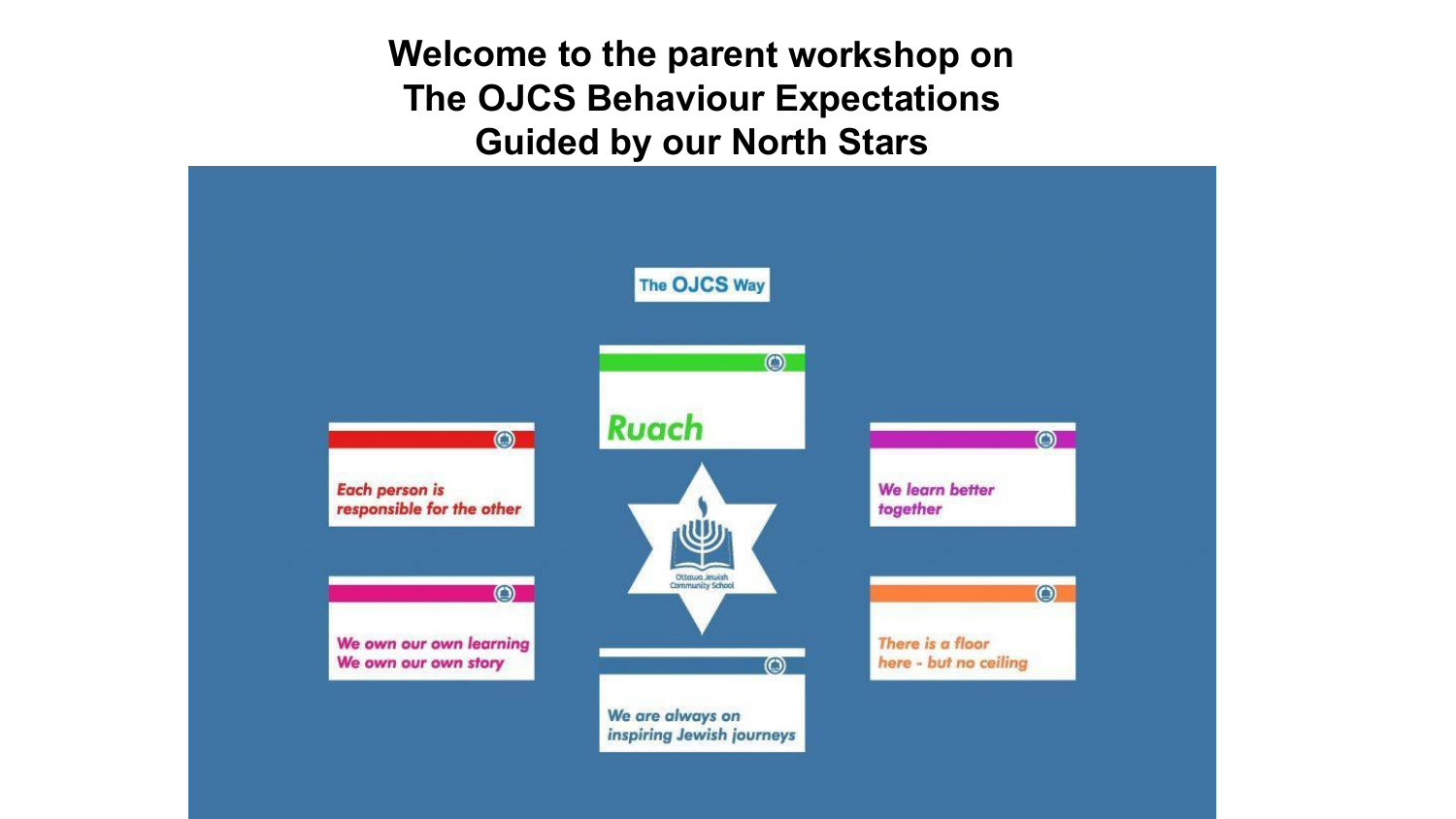Begin with the<br>End in Mind<br>Children want to do<br>well and behave<br>Expect ations Trounded in Stephen  $24$ Building<br>Relationships Approach Benavious Meg orts Sclentify the Lagging Shill Outcomes Solving REAGANAS  $\circ$  $\circ$ min **Students** 7 Try New Solution · Teac "I noticed..."  $\approx$ 5 Défine t oo, Mh Step Oldult Concert  $D<sub>r</sub>K<sub>0</sub>ss$ Find an agreed upon Green's DBertrend solution  $\left(\boldsymbol{\omega}\right)$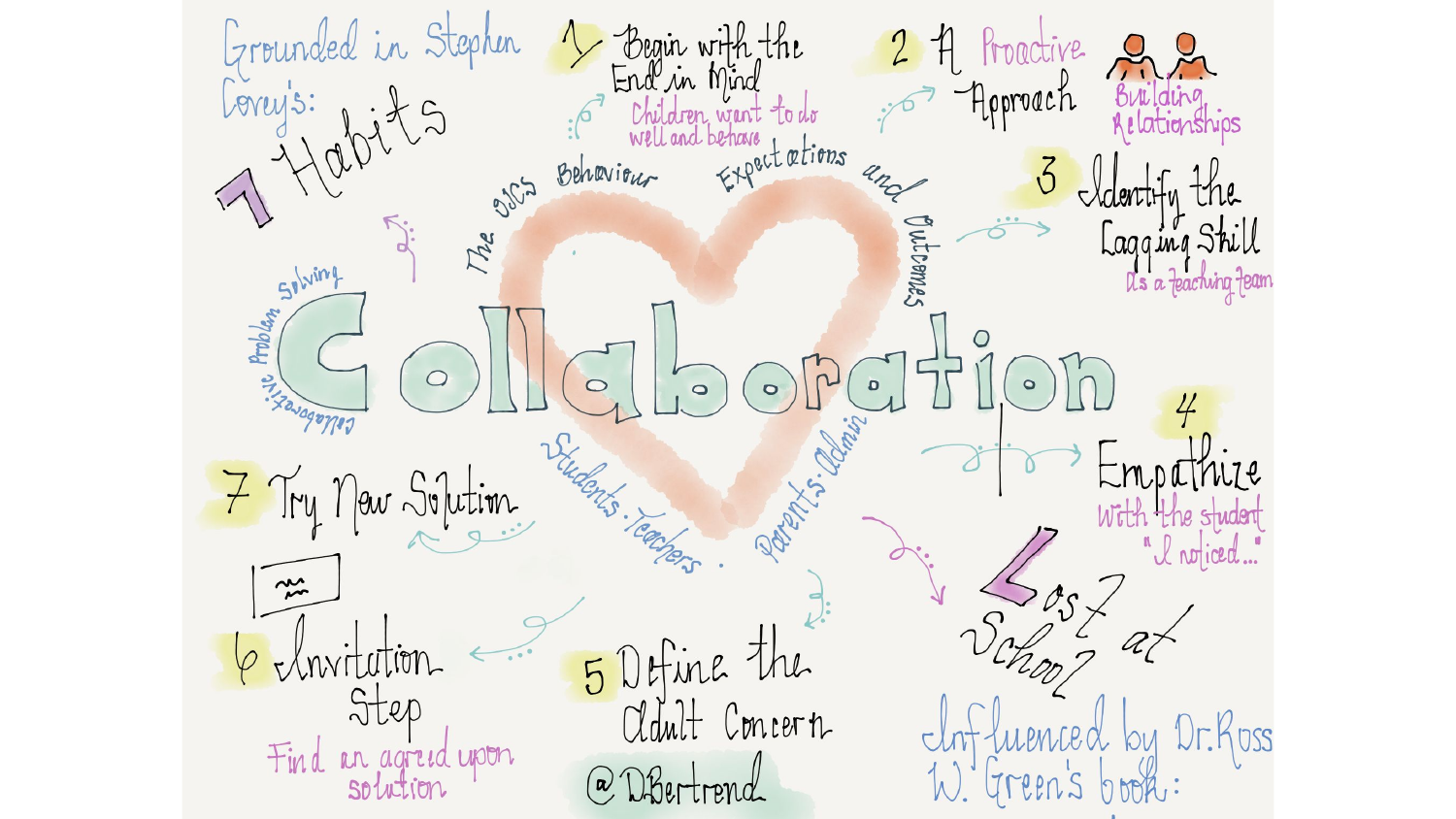# **I. Introduction & Goal**

In the book "7 Habits" Classroom Leadership and Behaviour Management is created through the format of: **Classroom Leadership.** In lieu of using the words: Consequences and rewards, we will be focusing on the language of "outcomes" We will be using the influence of Dr. Ross W. Greene through the guidance of the book Lost at School in order to use Collaborative Problem Solving (Proactive Plan B) in order to identify lagging skills to help solve unsolved

problems.

Goal:

- Clear expectations and outcomes for students, faculty and parents
- Individualized problem solving solutions aligned with our North Stars <https://www.theojcs.ca/about-us/north-stars/>

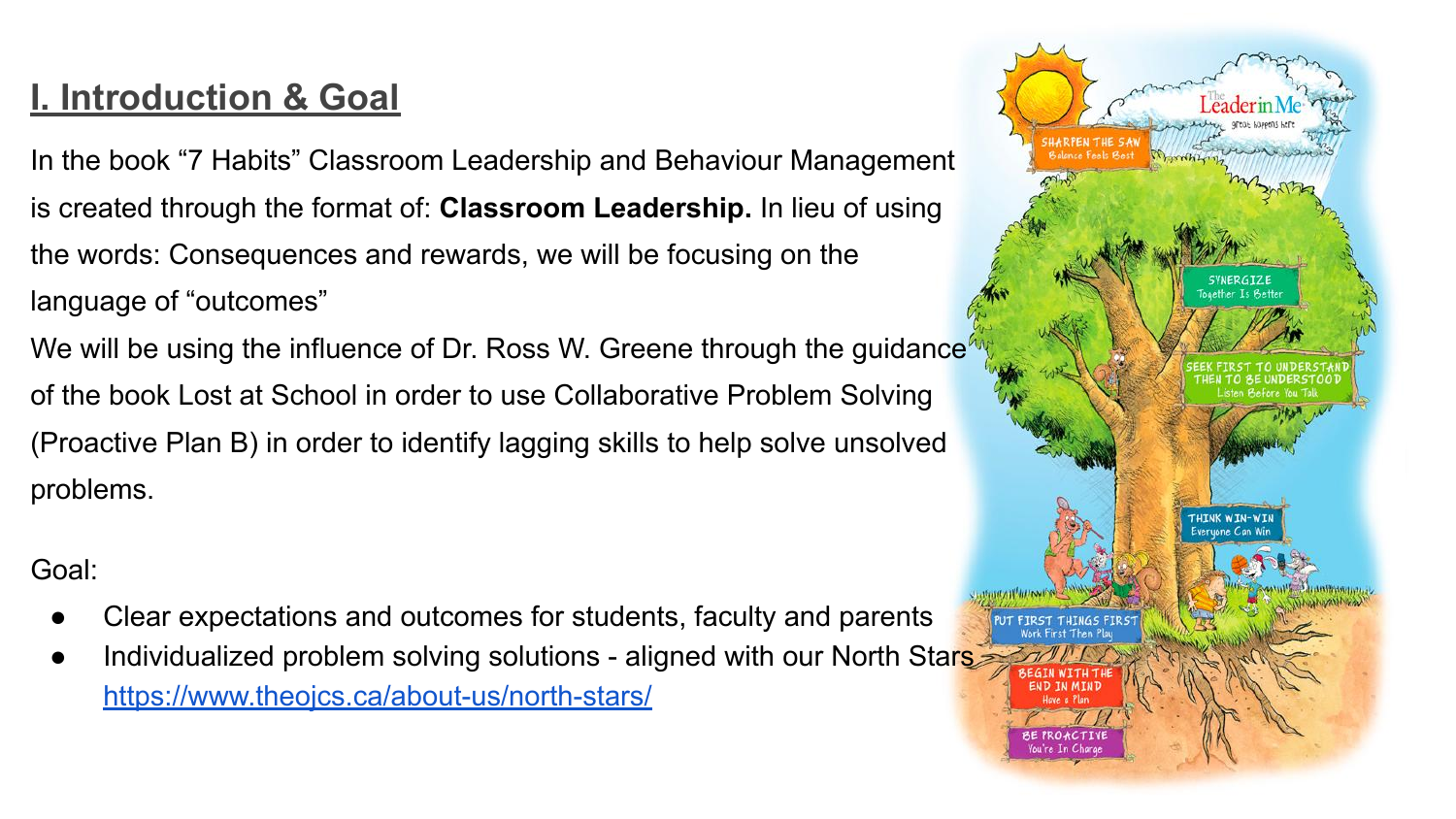# **II. Philosophy**

The school discipline philosophy aligns with our philosophy of personalized instruction. The same way we know that each student learns differently and presents with a variety of strengths and weaknesses, each student also handles expectations differently. When a student is struggling to control their behaviour, it's because the expectations set out before them exceeds their skill set. By identifying lagging skills and unsolved problems, educators are able to work collaboratively with students to skill build and solve problems. **The underlying assumption is that all students want to succeed and want to follow expectations**. Mutual respect, learning to be responsible for ourselves and one another (each person is responsible for the other), and to be accountable for the choices we make (we own our own learning, we own our own story) are all embedded in this philosophy.

Read more to better understand the influence of our philosophy: <https://www.livesinthebalance.org/sites/default/files/FAQ%20060417.pdf>

Watch this video to better understand the philosophy better: **<https://www.livesinthebalance.org/step-one-first-video>**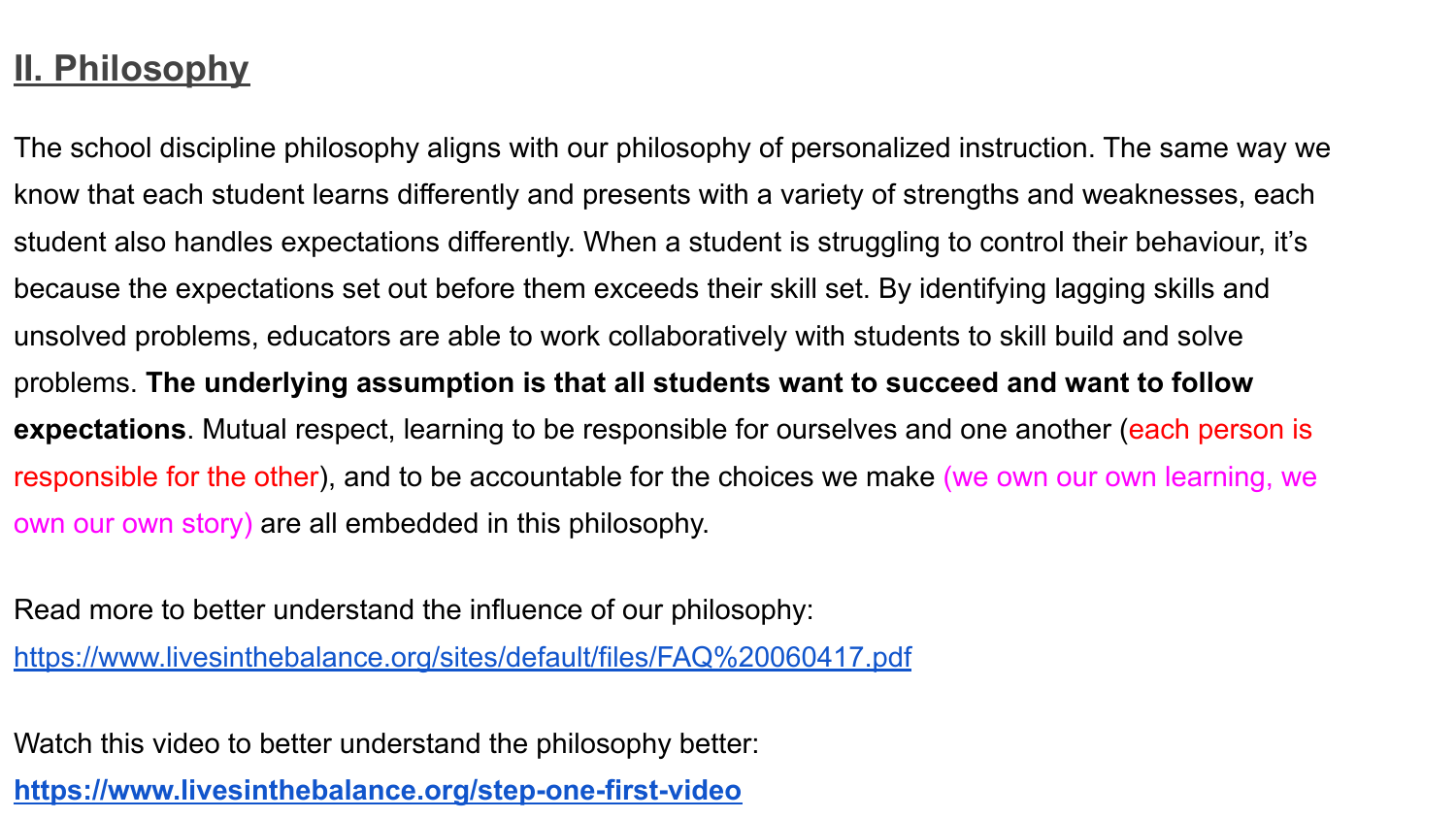# **III. School Expectations**

Through applying the "7 Habits" each day, students will show **respect for self, respect for others, and respect for the environment**.

### **Habit #1- Be Proactive**

- I will try my best
- I will celebrate my strengths
- I will ask for help when I need it
- I will do my work in class and I will do my homework
- I will ask for help calmly when I'm stuck or I'm not sure what to do
- I will keep my cubby and locker clean and organized
- I will be responsible for my own behaviour: I choose my actions and my attitude.
- I will use technology appropriately for school purposes only, and give credit to the sources I am using.

### **Habit #2- Begin With the End In Mind**

- **●** I know that my mistakes help me grow
- I look for ways to be a good citizen. (i.e.: I will not litter and I will pick up things off the ground even if they are not mine to keep our school clean).
- I set goals for myself and plan ahead.
- I will maintain a positive Jewish identity.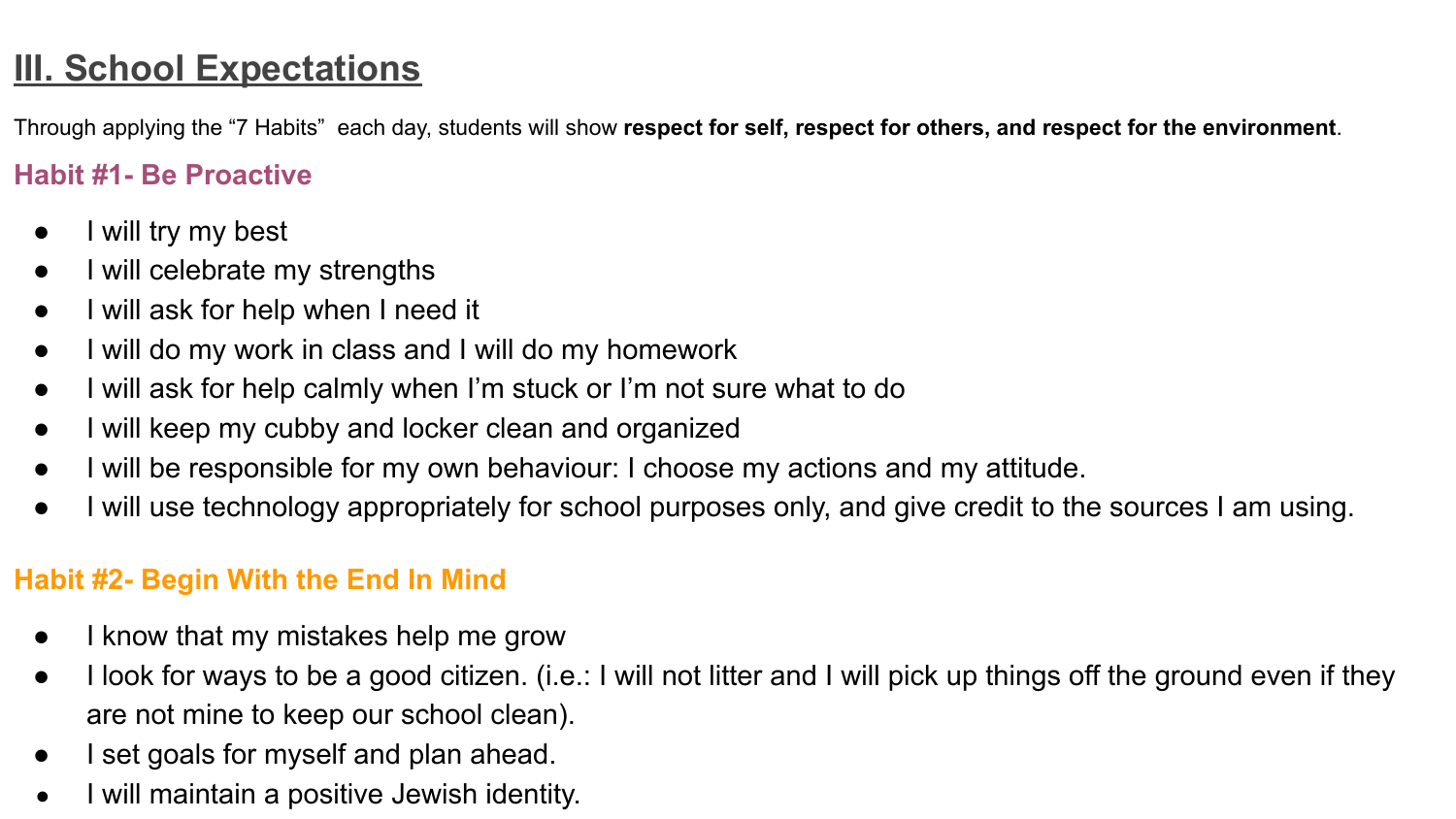#### **Habit #3- First Things First**

- **●** I will take care of my belongings and the belongings of my classmates
- I will walk in the halls of the school in order to keep myself and others safe
- I will take care of school equipment, materials and furniture
- I will follow safety rules including following protocol for fire drills
- I will manage my time and set priorities
- I will arrive to class on time and attend school regularly.
- I will talk quietly in the halls so I don't disturb others who are working

### **Habit #4- Think Win - Win**

- **●** I will be kind, patient, and inclusive toward everyone
- I will greet others with welcoming words and a smile
- I will apologize and make amends if I treat someone badly
- I will understand that my teachers want the best for me and I will accept the opportunities they provide me, even when it feels hard
- I will treat others the way they want to be treated
- I will be polite by using please and thank you when others do nice things for me
- I will use my words and stay calm, even when I feel upset or feel that I've been wronged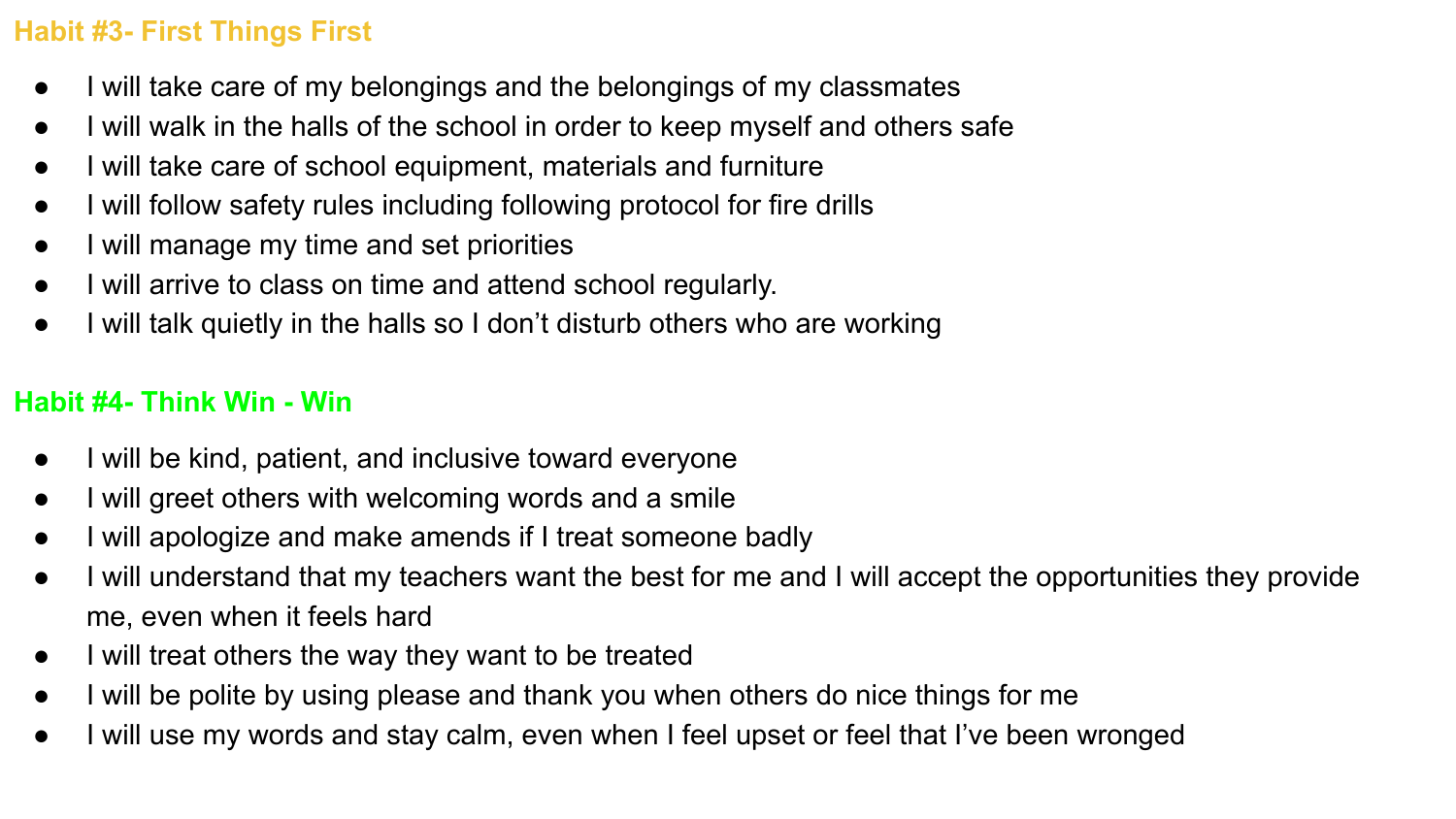## **Habit #5- Seek First to Understand**

- **●** I will listen so I know what to do
- I will accept the help and support from my teachers when I'm struggling
- I will listen to other points of view
- ●

# **Habit #6- Synergize**

- I will accept feedback in order to learn
- I will hold the door open for others when I see others coming
- I will celebrate my strengths and the strengths of others
- I will work cooperatively with others
- I will solve differences through collaboration and discussion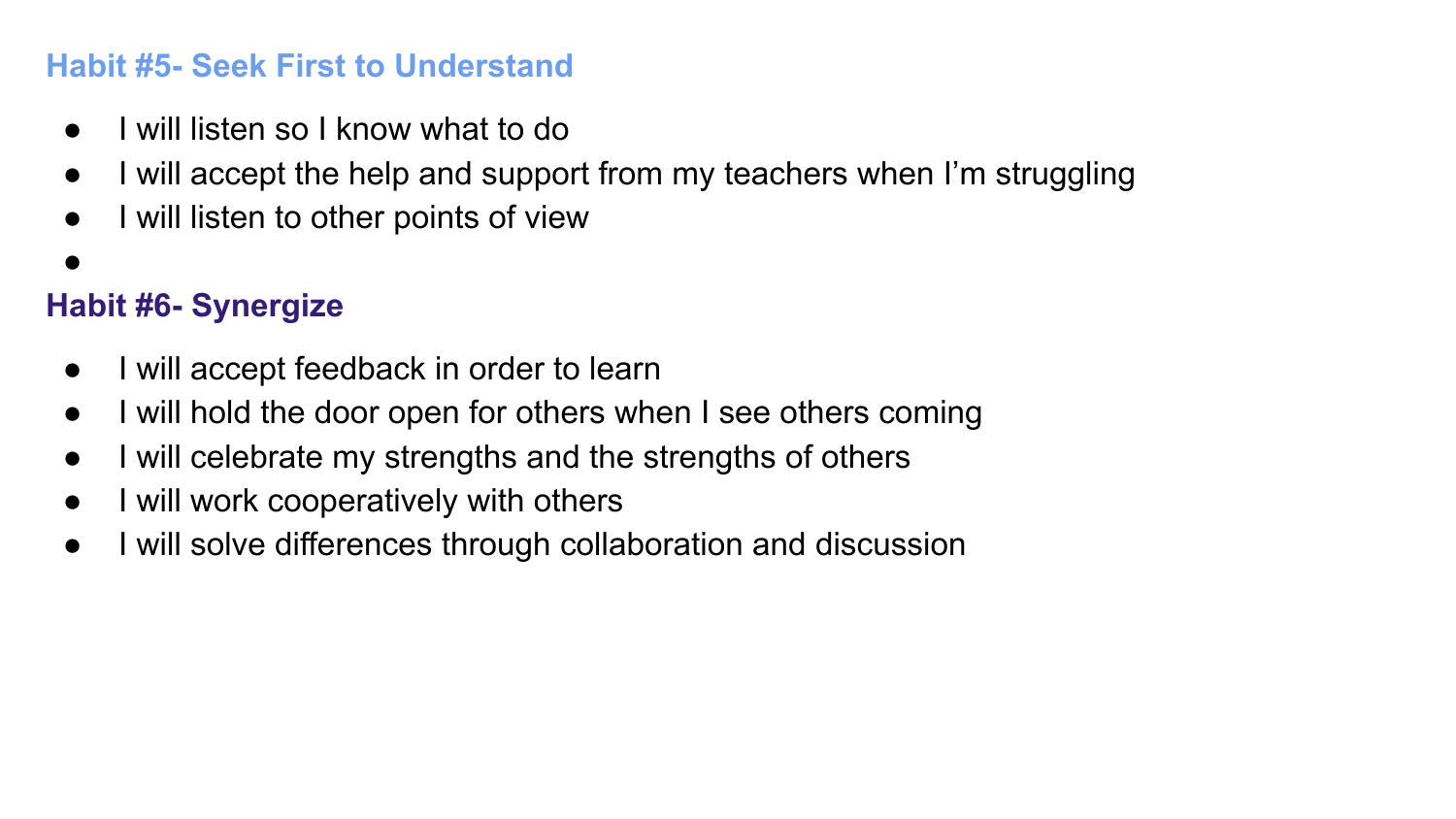## **Habit # 7- Sharpen the Saw**

- I will eat nutritious foods
- I will get a good night's sleep
- I will stay balanced and spend time with friends and family
- I will practise self-care
- I will be kind and compassionate toward myself and others.
- I will learn and use tools to help self-regulate such as prayer, yoga, meditation, listening to music.
- I will have positive energy and spirit throughout my day (Ruach North Star alert)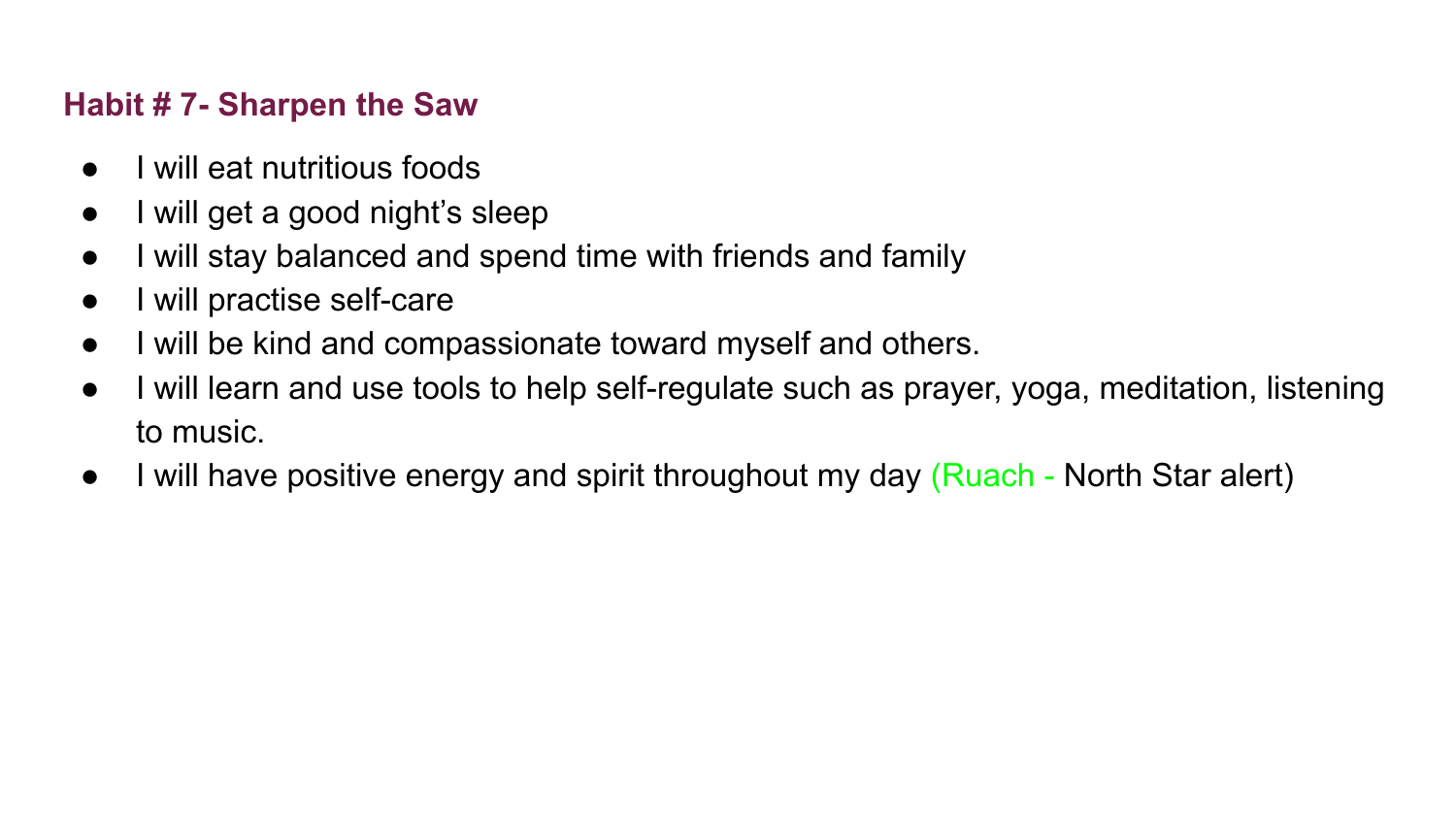# **IV: Parent Guide to Classroom Leadership through the eyes of the 7 Habits**

## **1- Be Proactive**

- I will go over the school/class expectations with my child.
- I will speak positively and openly about the importance of school/class expectations
- I will collaborate with my child's teacher if my child is having difficulty following the expectations
- I will role model these expectations at home
- I know, and my child knows the teachers will support them in collaboratively solving problems when expectations are not followed

### **2- Begin With the End In Mind**

- At OJCS each person is responsible for the other North star alert
- I want my child to go to a school that has clear and consistent expectations
- I want to know what the expectations are and what the goals of my child's classroom are
- -I want my child to attend a school that is open, inclusive and fostering positive leadership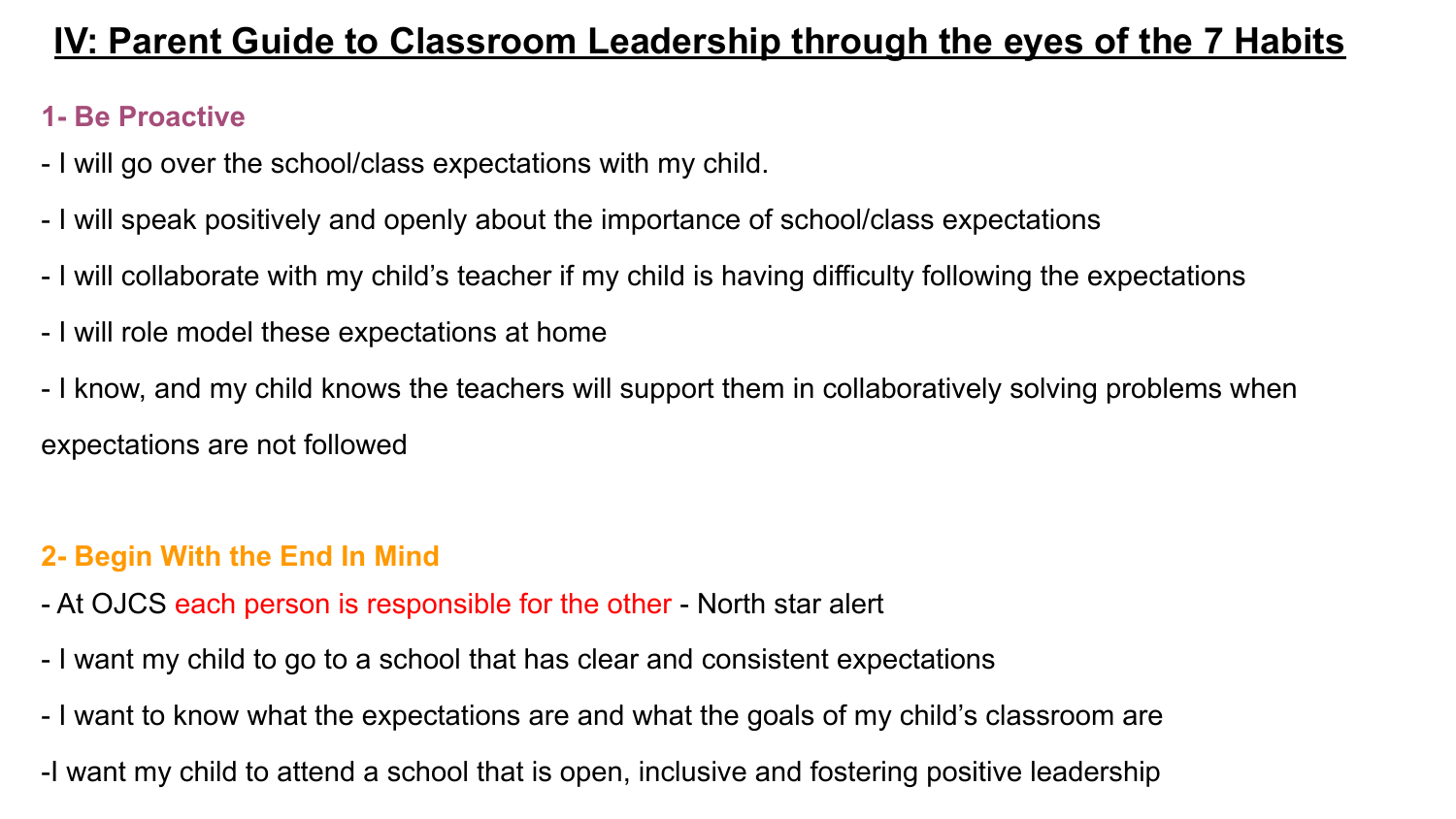### **3- First Things First**

- I will listen to my child and I will also listen to other points of view
- I will offer support, guidance and reassurance
- I won't let issues build up, if I am unsure of what has happened, I will ask my child's teacher for clarification before making assumptions
- I will encourage my child to seek support from their teacher if they are upset or unclear
- I will keep an open and positive mindset and collaborate with my child's teacher (we learn better together North star alert)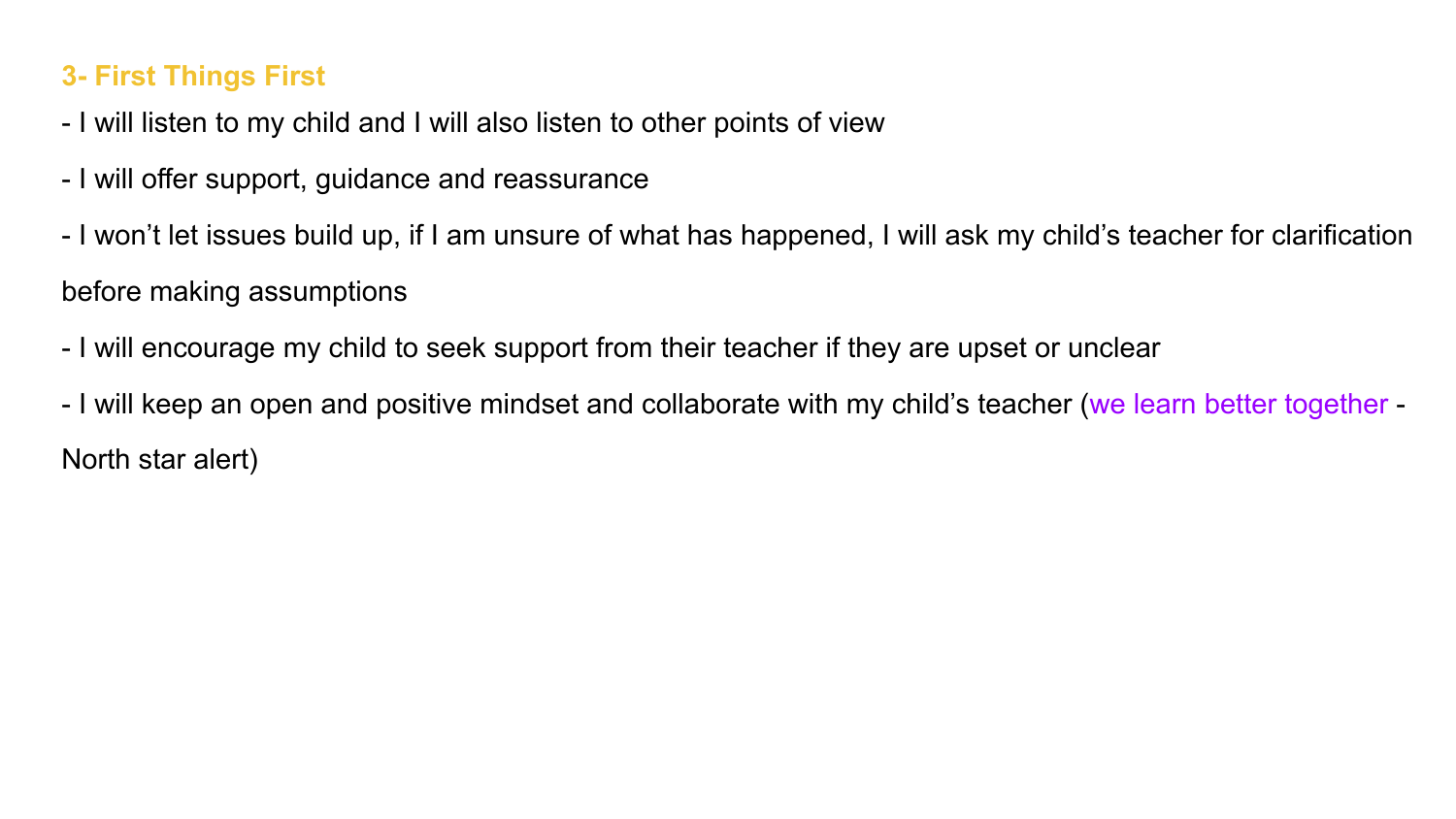#### **4- Think Win - Win**

- Win - win in a classroom means that everyone should feel respected, heard, validated and supported. It means everyone feels included.

- I will help my child be a leader by helping them understand how to include and accept others (we learn better together - North star alert)

- I will strive for win-win and work collaboratively with my child's teacher to help set up my child for success.

### **5- Seek First to Understand**

- It's important to listen to all sides. When I'm frustrated or upset because my child comes home sad or angry, I will seek first to understand the other side in order to get the full picture

- I will ask questions when I don't understand what is happening
- I will try and understand which expectations were broken and why, and help my child move forward with better solutions for next time

(we own my own learning - we own our own story - North Star alert)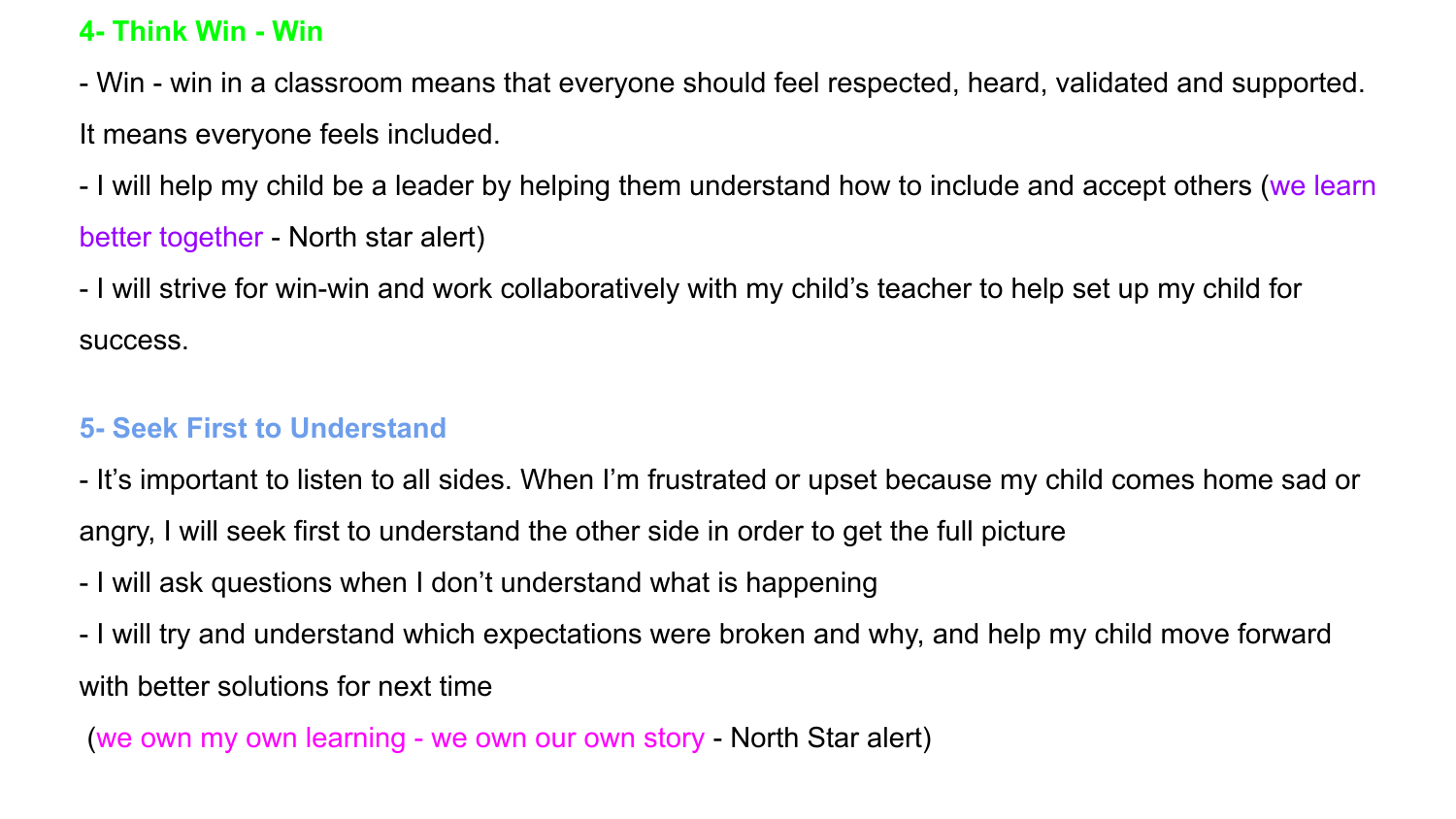### **6- Synergize**

-I will synergize with my child by supporting the school and classroom expectations

- I will synergize with my child's teachers to ensure we are all working for the common goal of setting up my child for success (there is a floor but no ceiling - North Star alert)

#### **7- Sharpen the Saw**

-I will help my child be their best self by ensuring proper sleep habits, eating habits and exercise habits

- I will make time for family time, games, fun activities and hobbies (Ruach - North star alert)